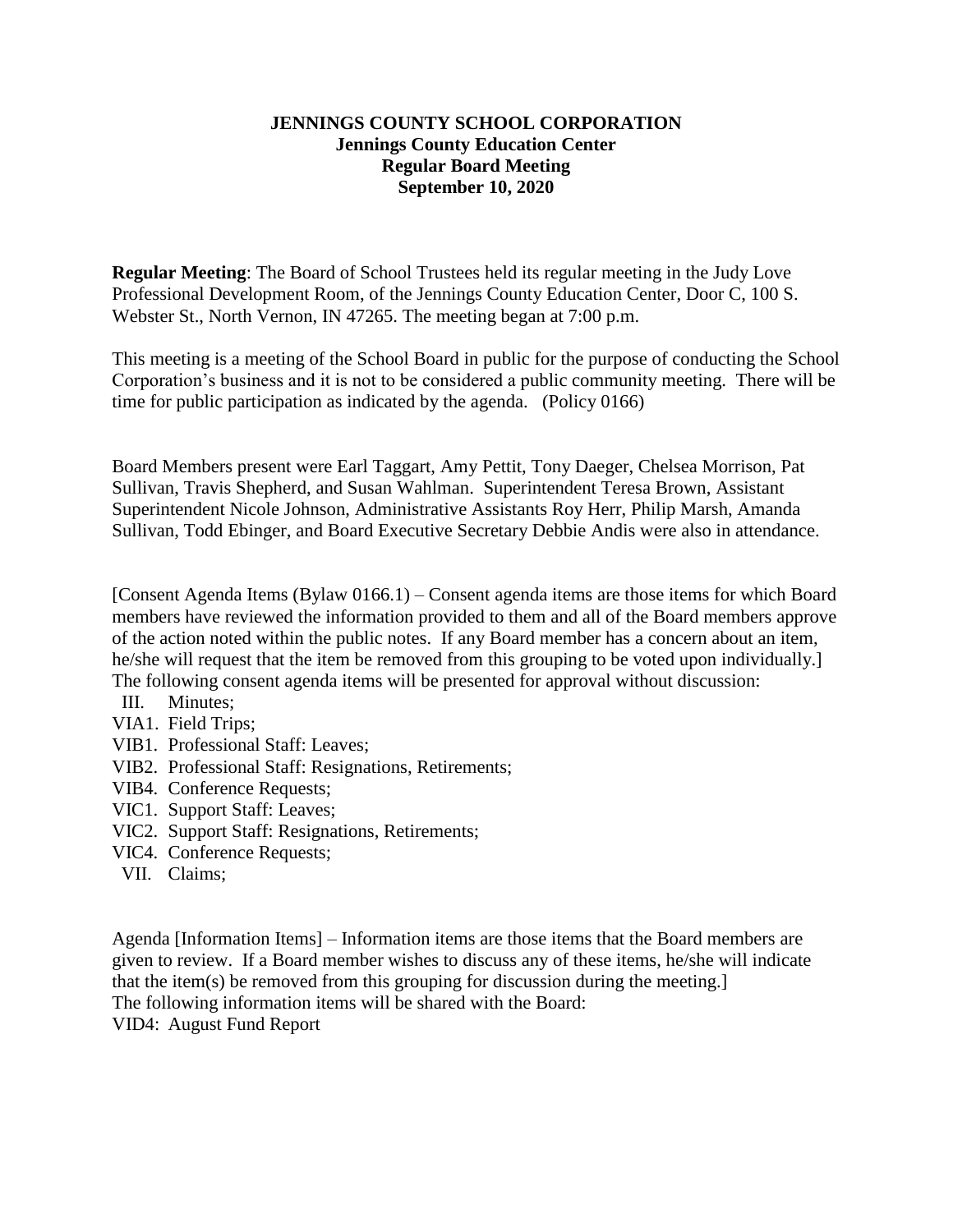## **Agenda**

- I. Pledge The President opened the meeting with the Pledge of Allegiance.
- II. Consent Agenda Items Mr. Taggart made a motion to approve the consent agenda items. Ms. Morrison seconded the motion. 7 yes, 0 no. Approved.
- III. Minutes of the Executive Session, Public Hearing: Pre-Bargaining and Regular Board Meeting of August 27, 2020. The minutes were approved without discussion as a consent agenda item.
- IV. Community Non-Agenda Items

 The President will ask if anyone would like to speak on an item on the agenda. There were no comments.

- V. Old Business
	- A. Finance (Policy) 6000

1. 2021 Budget – Third Presentation, Permission to Advertise, Approval Mr. Marsh presented to the Board the updated 2021 Budget. He explained that with the change in the remote learners ADM value from 85-100%, the IDOE provided an update and we can raise the amount we are requesting/advertising by around \$300,000. Mr. Marsh is requesting permission to advertise.

Mr. Daeger made a motion to approve advertising the budget as presented. Mrs. Pettit seconded the motion. 7 yes, 0 no. Approved.

- VI. New Business
	- A. Programs (Policy 2000)
		- 1. Field Trips None at this time.
	- B. Professional Staff (Policy 3000)
		- 1. Leaves None at this time.
		- 2. Resignations/Retirements
			- Susan Suits, Sand Creek Elementary Severe/Moderate Teacher, resignation effective 9/4/2020.
			- Susan Hensley, Graham Creek Elementary Teacher, retirement effective 9/17/2020.

This resignation/retirement was approved as a consent agenda item.

- 3. Recommendations
	- Justin Baldwin, JCMS Assistant Football Coach, \$1,925.00 yr. stipend, effective 6/18/2020.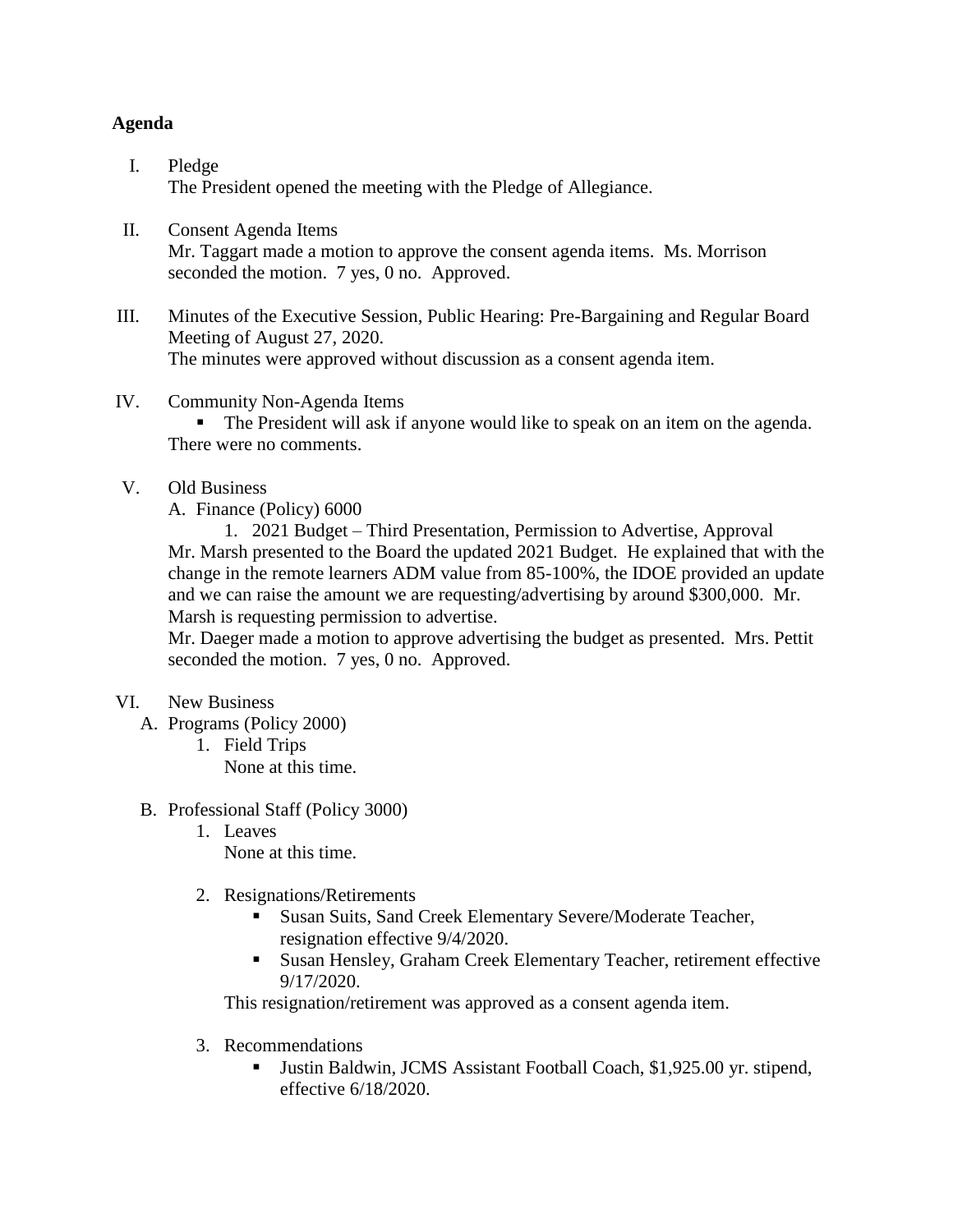- **Shawn Caneer, Sub Teacher to Sand Creek Elementary Online 5th Grade** Teacher, \$49,588.00 yr., effective 9/1/2020.
- Justin Earl, JCHS Head Boys Golf Coach, \$2,889.00 yr. stipend, effective 9/11/2020.
- Casey Ernstes, JCHS Assistant Boys & Girls Swimming / Diving Coach, \$1,650.00 yr. stipend, effective 9/4/2020.
- Andrew Herrin, JCHS Assistant Wrestling Coach, \$3,301.00 yr. stipend, effective 7/1/2020.
- Andrew Herrin, JCHS Assistant Football Coach, \$1,444.50 yr. stipend, effective 8/1/2020.
- Jeffrey Morrison, JCHS Head Wrestling Coach, \$4,814.00 yr. stipend, effective 7/1/2020.
- Derek Stewart, Transfer from JCHS Varsity Assistant Football Coach to JCMS 8th Grade Head Football Coach, \$2,613.00 yr. stipend, effective 6/17/2020.
- Charles Woolf, JCHS Assistant Varsity Football Coach, \$1,444.50 yr. stipend, effective 8/1/2020.

Mr. Shepherd made a motion to approve these recommendations. Mrs. Wahlman seconded the motion. 7 yes, 0 no. Approved.

- 4. Conference Requests None at this time.
- C. Support Staff (Policy 4000)
	- 1. Leaves None at this time.
	- 2. Resignations/Retirements
		- Anita Clarkson, Brush Creek Elementary Cook, resignation effective 9/8/2020.
		- Cynthia Day, Sand Creek Elementary Para Pro, resignation effective 8/26/2020.
		- Sydney Holt, JCMS  $7<sup>th</sup>$  Grade Assistant Volleyball Coach, resignation effective 9/8/2020.
		- Amy Howard, NVE Head Custodian, resignation effective 9/17/2020.
		- Brandon Sargent, NVE Technology, resignation effective 8/27/2020.
		- Brandy Stearns, NVE Para Pro, resignation effective 9/7/2020.

These resignations were approved as a consent agenda item.

- 3. Recommendations
	- Keith Chilton, Assistant Director Technology, \$46,000.00 yr., effective 9/11/2020.
	- Aaron Dixon, Volunteer  $5<sup>th</sup>$  Grade Basketball Feeder Coach, effective 9/4/2020.
	- Lynsey Gomes, Full Time Sub Cook, \$10.75 hr. x 7 hour days, effective 8/27/2020.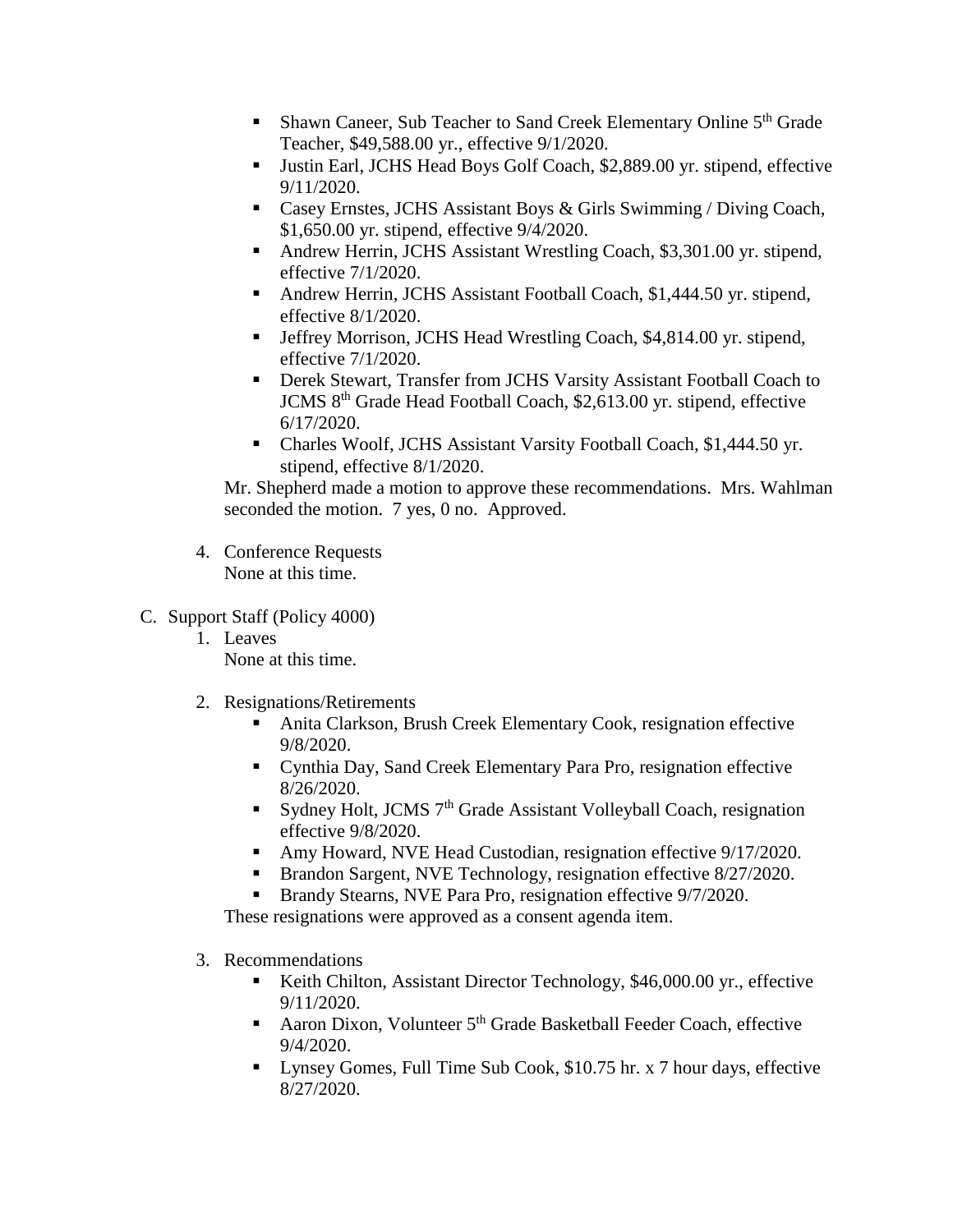- **Penny Hargesheimet, JCHS Custodian, termination effective 9/9/2020.**
- Taleena Hearne, NVE Full Time Custodian to 6 hr. Custodian, effective 9/16/2020.
- Deanna Jones, JCHS Volunteer Assistant Boys & Girls Swimming / Diving Coach, effective 9/3/2020.
- Jeff Jones, JCHS Assistant Boys & Girls Swimming / Diving Coach, \$1,650.50 yr. stipend, effective 9/4/2020.
- Rebecca Jordan, Brush Creek Elementary Custodian to BCE 29 hr. Para Pro, \$10.00 hr., effective 9/8/2020.
- **Missi Maschino, Hayden Elementary 3 hr. Cook, \$10.50 hr., effective** 9/1/2020.
- Megan McIntosh, Graham Creek Elementary 29 hr. Para Pro, \$10.50 hr., effective 9/8/2020.
- Sharon Medlock, NVE 7 Hour Cook, \$11.75 hr., effective 8/24/2020.
- Halea Petro, Hayden Elementary 29 hr. Para Pro, \$10.50 hr., effective 9/9/2020.
- **Marcelo Quito, Sand Creek Elementary ELL Para Pro Translator Pay,** \$14.50 hr. effective 9/3/2020.
- Angelina Rooks, Brush Creek Elementary Custodian, \$10.50 hr., effective 9/8/2020.
- Kyra Thompson, Sand Creek Elementary  $2<sup>nd</sup>$  Shift Custodian, \$10.50 hr., effective 9/3/2020.

Mr. Taggart made a motion to approve the above recommendations. Mrs. Pettit seconded the motion. 7 yes, 0 no. Approved.

- 4. Conference Requests None at this time.
- D. Finances (Policy 6000)
	- 1. Donations, Approval
		- German American Bank, 30 Stylus Pens to JCHS Pre-Vocational Educational students.
	- 2. WHAS Crusade for Children Grant, \$7,400.00 to JCHS Pre-Vocational Education Program, Approval Mr. Daeger made a motion to approve the above donation and grant. Mr. Shepherd seconded the motion. 7 yes, 0 no. Approved.
	- 3. Propane Quote 2020-2021, Approval

Mr. Marsh informed the Board that Roy Herr sent out requests for propane quotes and only got one returned which was Premier (same company we used last year). The quote came in at 19.2% lower than last year. Mr. Marsh is asking for approval.

Mr. Shepherd made a motion to approve the propane quote. Mrs. Wahlman seconded the motion. 7 yes, 0 no. Approved.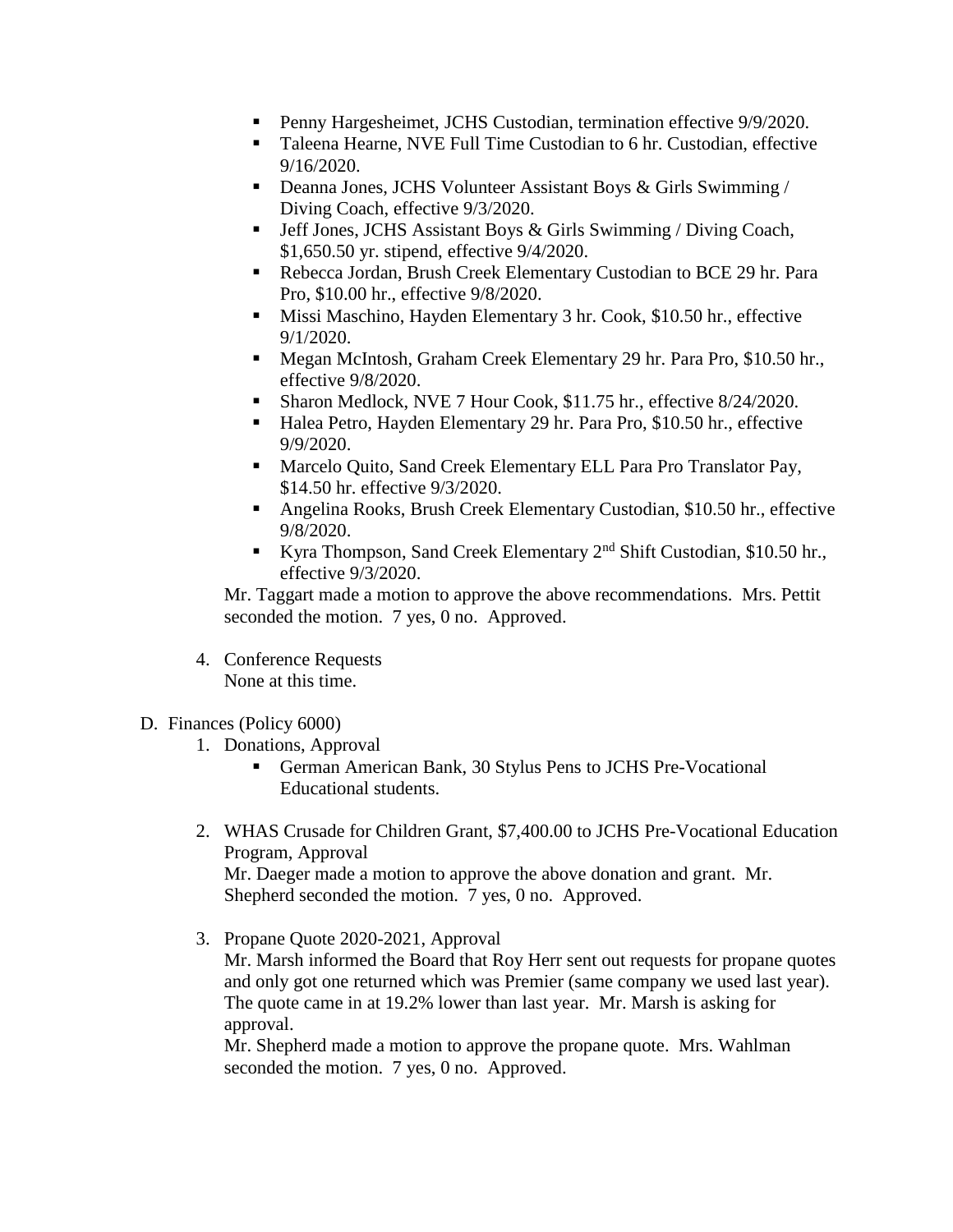- 4. August Fund Report This report was included in the Board packets.
- E. Property (Policy 7000)
	- 1. Disposal of JCHS Band/Choir items, Approval
	- 2. Disposal of JCHS Shed (blue & white), Approval Ms. Morrison made a motion to approve disposal of the above items. Mr. Taggart seconded the motion. 7 yes, 0 no. Approved.
- F. Operations (Policy 8000)
	- 1. Lease of Five Buses through Mercedes-Benz Financial Services, Approval Mrs. Brown informed the Board that the transportation committee met on 9/8 and Warren Lucas presented his plan to enter into a lease agreement (payment plan) over five years for five buses. This would cost \$119,108.62 a year. It would allow us to replace 2 Special Education buses and three corporation buses and provide us with the option of absorbing a contract route. Mr. Shepherd made a motion to approve the above leases. Mrs. Pettit seconded the motion. 7 yes, 0 no. Approved.
- G. Relations (Policy 9000)
	- 1. JCSC Extra-Curricular Activities for 2020-2021 School Year MOU, Approval Mrs. Brown informed the Board that this MOU would become part of the teacher's contract and provide guidance for cancelled activities/sports during COVID shut downs (if necessary).

Mr. Daeger made a motion to approve this MOU. Mrs. Wahlman seconded the motion. 7 yes, 0 no. Approved.

- 2. Ball State University MOU for students in the Nutrition and Health Science Dietetic Internship Program with JCSC. Mr. Taggart made a motion to approve this MOU. Mrs. Pettit seconded the motion. 7 yes, 0 no. Approved.
- 3. MOU between JCSC and Indiana Public Broadcasting Station which includes any IPBS vendors. Mrs. Brown informed the Board that this is a MOU that our attorney worked out to capture our collective work on Datacasting. It is necessary so we can begin our grant work.

Ms. Morrison made a motion to approve this MOU. Mrs. Pettit seconded the motion. 7 yes, 0 no. Approved.

## VII. Claims

The claims were presented for approval in the amount of \$1,202,281.91 (claims 2552 – 2737).

These claims were approved without discussion as a consent agenda item.